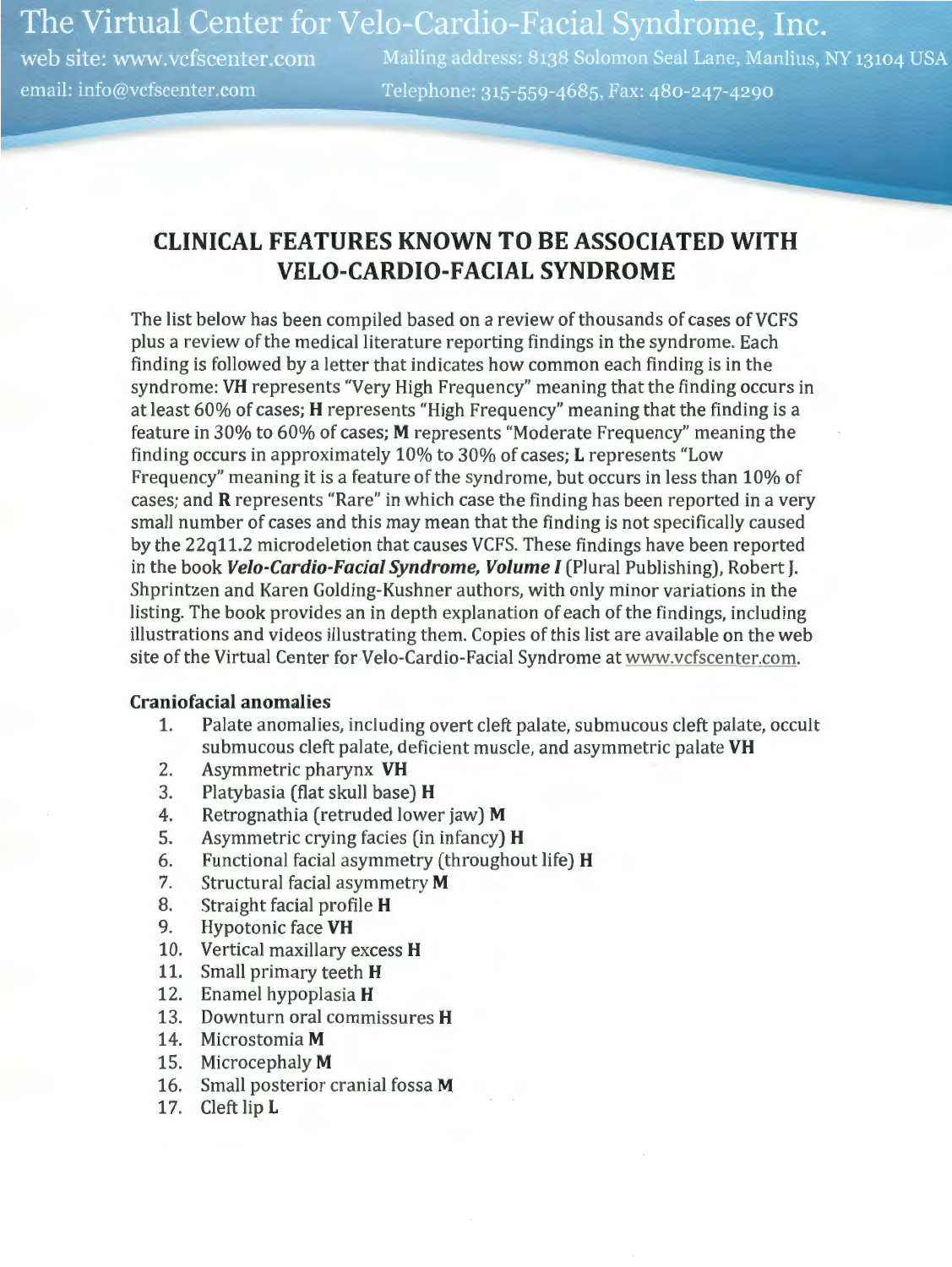### **Ears and hearing**

- 18. Over folded helices **VH**
- 19. Attached lobules **H**
- 20. Protuberant cup shaped ears **H**
- 21. Small ears **VH**
- 22. Mildly asymmetric ears **M**
- 23. Frequent otitis media **VH**
- 24. Mild conductive hearing loss (often transient) **H**
- 2S. Sensorineural hearing loss **M**
- 26. Ear tags or pits **L**
- 27. Narrow external ear canals **H**

## **Eye findings**

- 28. Tortuous retinal vessels **VH**
- 29. Suborbital congestion ("allergic shiners") **VH**
- 30. Strabismus **M**
- 31. Narrow palpebral fissures **H**
- 32. Hooded or puffy upper eyelids **VH**
- 33. Posterior embryotoxon **M**
- 34. Small optic disk **M**
- 3S. Prominent corneal nerves **M**
- 36. Cataracts **L**
- 37. Iris nodules **M**
- 38. Iris coloboma (uncommon) **M**
- 39. Retinal coloboma **M**
- 40. Small eyes **M**
- 41. Mild orbital hypertelorism **M**
- 42. Mild vertical dystopia **M**

## **Cardiovascular findings\***

- 43. Ventricular septa! defect (VSD) **H**
- 44. Atrial septa! defect (ASD) **H**
- 4S. Pulmonic atresia or stenosis **H**
- 46. Tetralogy of Fallot (TOF) **H**
- 47. Right-sided aortic arch **H**
- 48. Vascular ring **M**
- 49. Patent ductus arteriosus (PDA) **H**
- SO. Interrupted aortic arch type B **M**
- S 1. Coarctation of the aorta **M**
- S2. Double aortic arch **M**
- S3. Aortic valve anomalies **M**
- S4. Aberrant subclavian arteries **H**
- SS. Truncus arteriosus **M**
- S6. Anomalous origin of the carotid artery **M**
- S7. Transposition of the great vessels **L**
- S8. Tricuspid atresia **L**

\*Although none of the cardiac anomalies are shown to be **VH,**  congenital heart anomalies in general should be listed as **VH**  because nearly 70% of infants with VCFS have some type of structural heart or major outflow blood vessel abnormality.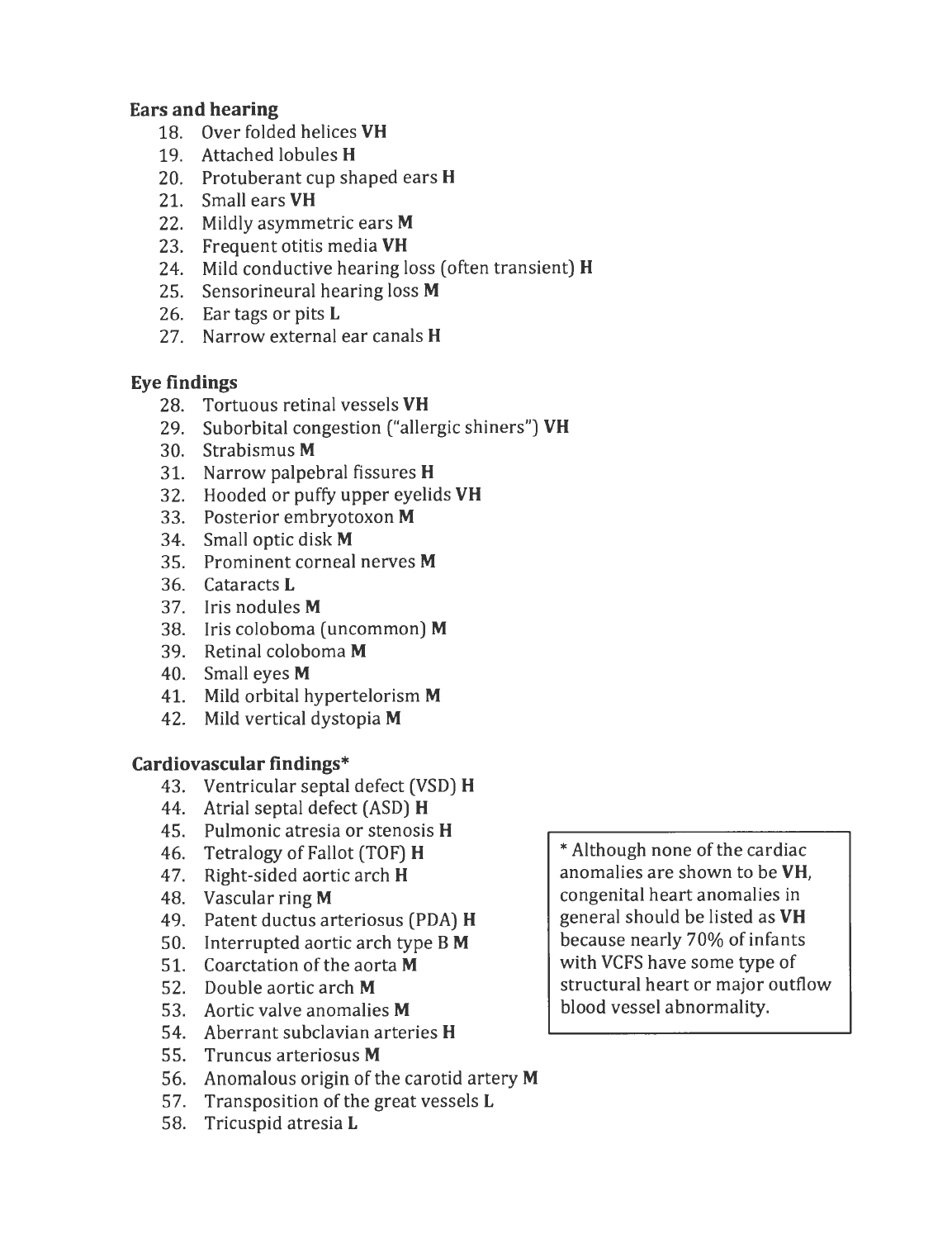### **Vascular anomalies**

- 59. Medially displaced and ectopic internal carotid arteries **H**
- 60. Tortuous or kinked internal carotid arteries **H**
- 61. Jugular vein anomalies **M**
- 62. Absence of the internal carotid artery and unilaterally **M**
- 63. Tortuous or kinked vertebral arteries **VH**
- 64. Low bifurcation of the common carotid **H**
- 65. Raynaud's phenomenon **H**
- 66. Small veins **VH**
- 67. Circle of Willis anomalies **H**

## **Brain and central nervous system anomalies**

- 68. Reduced total brain volume **VH**
- 69. Variations in size of various brain segments, small cerebellar vermis, and cerebellar hypoplasia **VH**
- 70. Periventricular cysts **H**
- 71. White matter hyperintensities **H**
- 72. Generalized hypotonia **VH**
- 73. Cerebellar ataxia **L**
- 7 4. Seizures **H**
- 75. Strokes **L**
- 76. Meningomyelocele **L**
- 77. Developmental delay **VH**
- 78. Enlarged Sylvian fissure **L**
- 79. Cavum septum pellucidum **H**
- 80. Pachygyria **M**
- 81. Polymicrogyria **M**
- 82. Cortical dysgenesis or dysplasia **L**
- 83. Arnold-Chiari anomaly **L**

## **Pharyngeal, laryngeal, and airway anomalies**

- 84. Upper airway obstruction in infancy **H**
- 85. Absent or small adenoids **H**
- 86. Large palatine tonsils **H**
- 87. Large pharyngeal airway **VH**
- 88. Laryngomalacia **H**
- 89. Tracheo-bronchomalacia (compression by aberrant blood vessels) **H**
- 90. Laryngeal web **M**
- 91. Arytenoid/corniculate hyperplasia **H**
- 92. Pharyngeal hypotonia **VH**
- 93. Thin pharyngeal muscle **VH**
- 94. Asymmetric pharyngeal movement **H**
- 95. Asymmetric pharyngeal structure **H**
- 96. Asymmetric laryngeal structure **H**
- 97. Unilateral vocal fold paresis **H**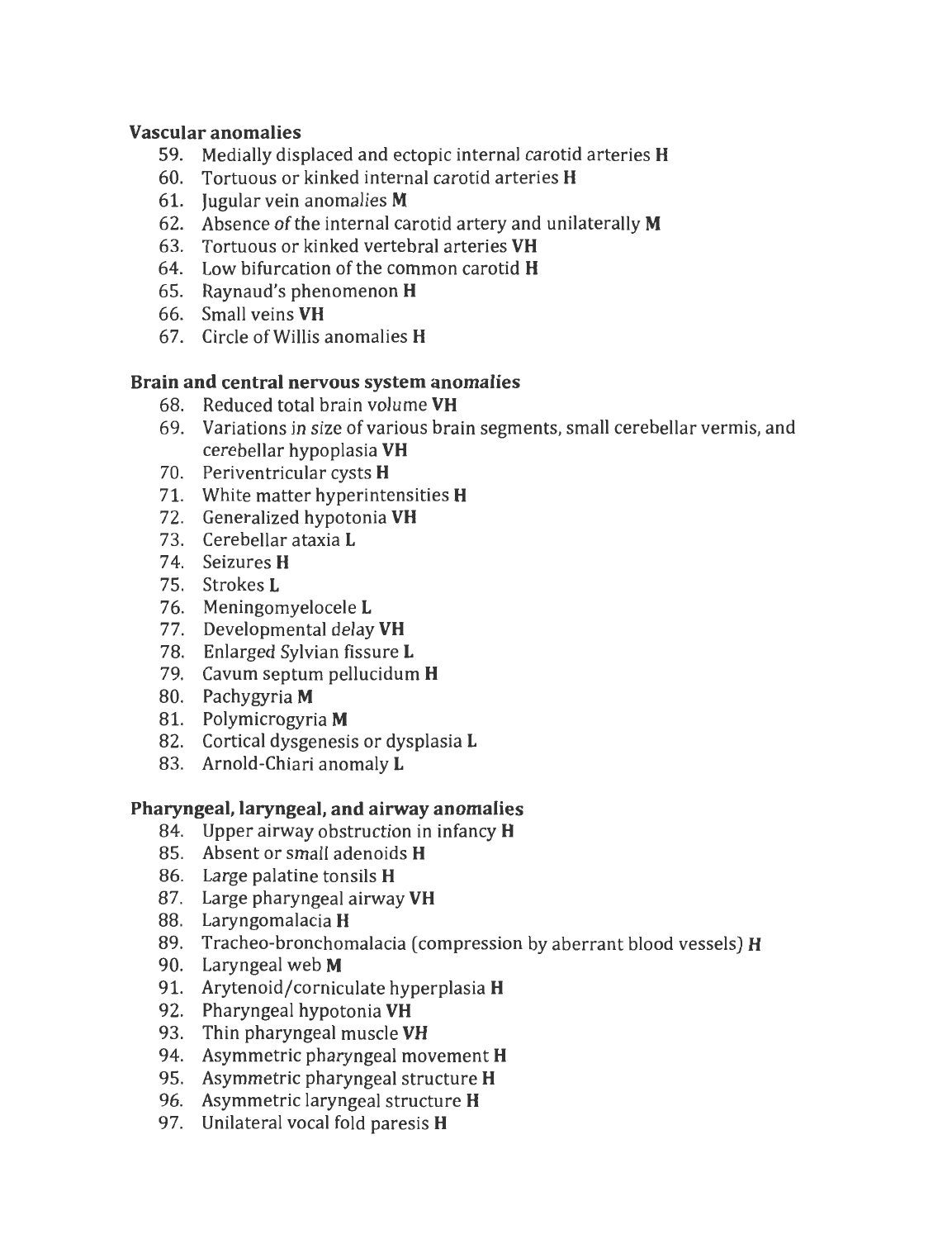- 98. Unilateral or bilateral vocal fold paralysis **L**
- 99. Reactive airway disease (asthma) **M**

## **Abdominal and visceral anomalies**

- 100. Hypoplastic or absent kidney **M**
- 101. Cystic kidneys **L**
- 102. Inguinal hernia **M**
- 103. Umbilical hernia **H**
- 104. Diastases recti **H**
- 105. Diaphragmatic hernia **L**
- 106. Malrotation of bowel **L**
- 107. Hepatoblastoma and other tumors **R**

## **Limb anomalies**

- 108. Small hands and feet **H**
- 109. Tapered digits **VH**
- 110. Short fingernails **VH**
- 111. Rough red scaly skin on the hands and feet **H**
- 112. Contractures **L**
- 113. Triphalangeal thumbs **L**
- 114. Polydactyly **L**
- 115. Mild soft tissue syndactyly **L**

## **Problems in infancy**

- 116. Feeding difficulties **VH**
- 117. Failure to thrive **H**
- 118. Chronic constipation **VH**
- 119. Gastroesophageal reflux **H**
- 120. Nasal regurgitation **VH**
- 121. Irritability **H**
- 122. Poor temperature regulation **M**
- 123. Diabetes insipidus **L**
- 124. Slow gastric emptying **H**

## **Genitourinary and rectal anomalies**

- 125. Hypospadias **M**
- 126. Cryptorchidism **M**
- 127. Vesicoureteral reflux **M**
- 128. Hydrocele **M**
- 129. Anteriorly displaced anus **M**
- 130. Im perforate anus **L**

## **Skeletal, muscle, spinal, an orthopedic anomalies**

- 131. Scoliosis **H**
- 132. Vertebral anomalies **H**
- 133. Spina bifida occulta **M**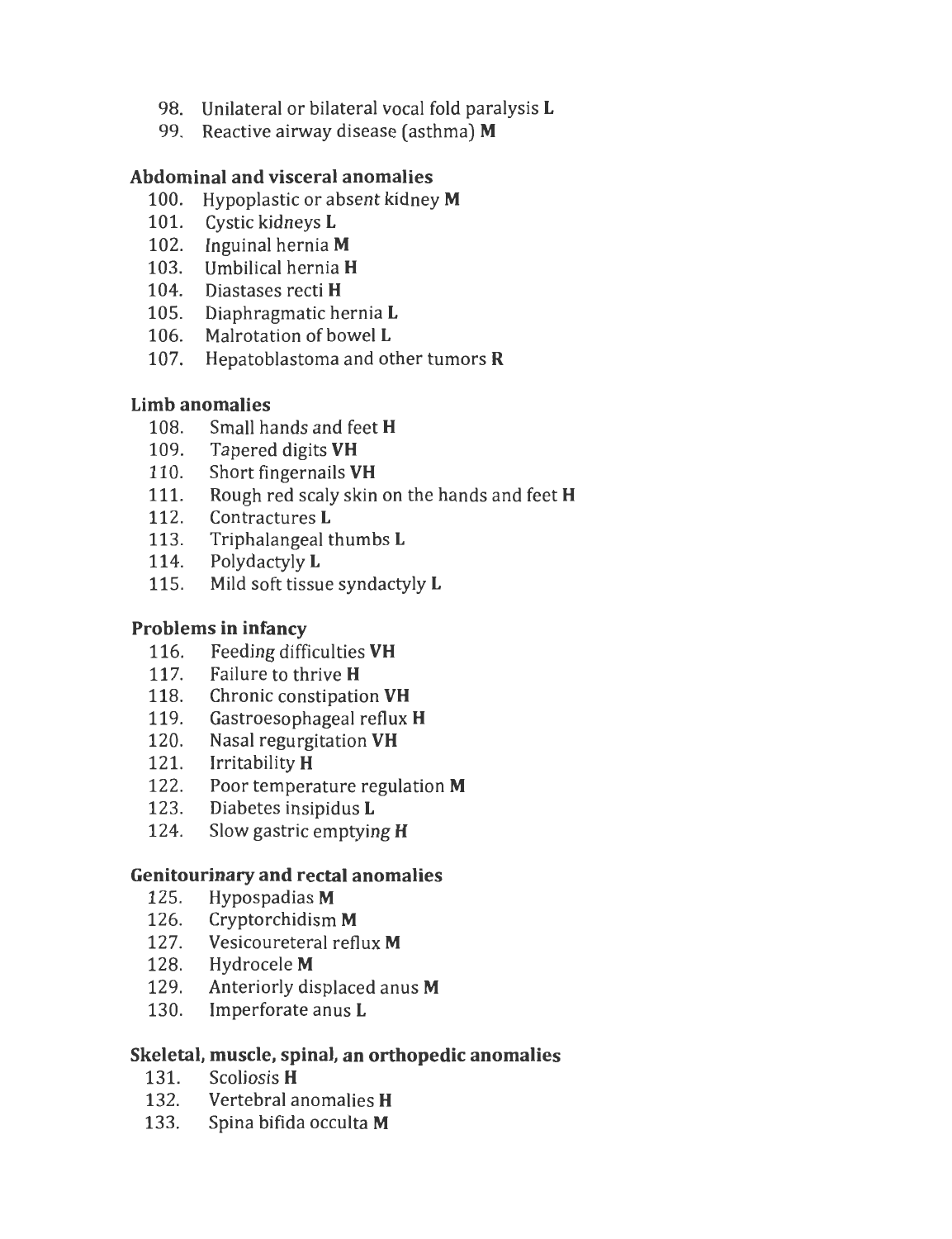- 134. Syrinx **L**
- 135. Tethered cord **L**
- 136. Osteopenia **H**
- 137. Sprengel anomaly **H**
- 138. Talipes equinovarus **M**
- 139. Valgus anomaly **M**
- 140. Hypoplastic skeletal muscles **VH**
- 141. Hyperextensible or lax joints **VH**
- 142. Joint dislocations **L**
- 143. Flat foot arches **VH**
- 144. Chronic leg pains **VH**
- 145. Extra ribs **L**
- 146. Rib fusions **L**
- 147. Cervical spine anomalies including fusions **M**

## **Endocrine problems**

- 148. Hypocalcemia **H**
- 149. Hypoparathyroidism **M**
- 150. Hypothyroidism **M**
- 151. Autoimmune thyroiditis (Hashimoto's syndrome) **M**
- 152. Hypoglycemia **L**
- 153. Altered growth velocity (see growth charts on web site www.vcfscenter.com) **VH**
- 154. Small pituitary gland **L**

#### **Immune disorders**

- 155. Immune deficiency or immune disorder **H**
- 156. Absent or small thymus **H**
- 157. Abnormal placement of the thymus **H**
- 158. Chronic upper and/or lower respiratory illness in infancy **H**

#### **Speech and language disorders**

- 159. Velopharyngeal insufficiency **VH**
- 160. Severe hypernasality **VH**
- 161. High-pitched voice **H**
- 162. Hoarseness **H**
- 163. Language impairment **VH**
- 164. Severe articulation impairment **VH**

## **Cognitive, learning, and attentional disorders**

- 165. Learning disabilities **VH**
- 166. Concrete thinking, difficulty with abstraction and problem-solving **VH**
- 167. Executive functioning impairment **VH**
- 168. Low IQ (below 70, cognitive impairment) **M**
- 169. Deterioration in IQ scores in adolescence **M**
- 170. Attention deficit hyperactivity disorder (ADD/ ADHD) **H**